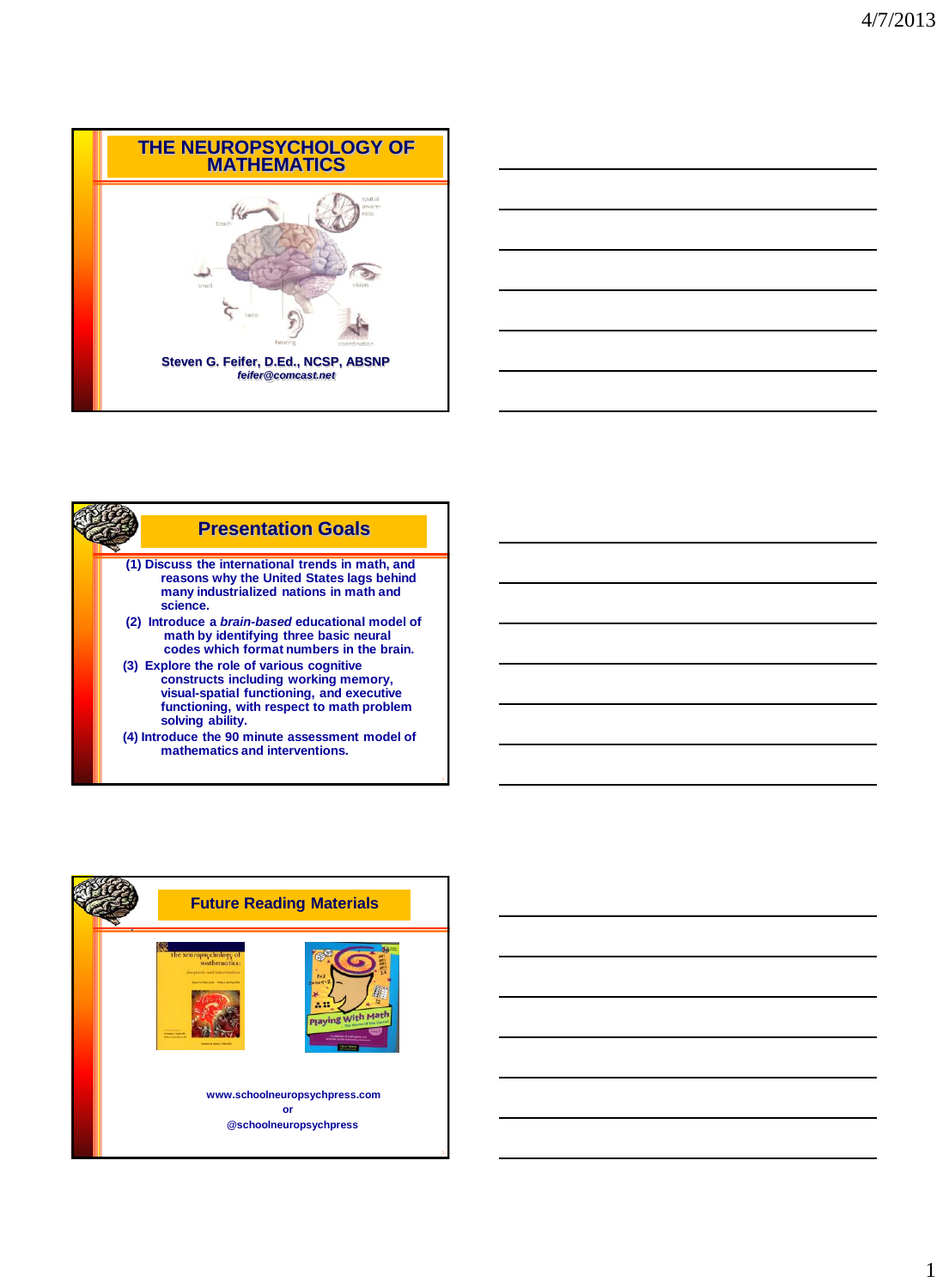



|                                 | 2011 TIMSS DATA 4th Grade |
|---------------------------------|---------------------------|
| Country                         | <b>Average Score</b>      |
| <b>International Average</b>    | 500                       |
| 1. Singapore                    | 606                       |
| 2. Korea                        | 605                       |
| 3. Hong Kong                    | 602                       |
| 4. Chinese Taipai               | 591                       |
| 5. Japan<br>6. Northern Ireland | 585                       |
|                                 | 562                       |
| 7. Belgium<br>8. Finland        | 549<br>545                |
| 9. England                      | 542                       |
| <b>10. Russian Federation</b>   | 542                       |
| <b>11. UNITED STATES</b>        | 541                       |
| 12. Netherlands                 | 540                       |
| 13. Denmark                     | 537                       |
| 14. Lithuania                   | 534                       |
| 15. Portugal                    | 532                       |
| 16. Germany                     | 528                       |
| 17. Ireland                     | 527                       |
| 18. Serbia                      | 516                       |
| 19. Australia                   | 516                       |
| 20. Hungary                     | 515                       |
| 21. Slovenia                    | 513                       |
| 22. Czech Republic              | 511                       |
| 23 Augtria                      | 6<br>EOO                  |

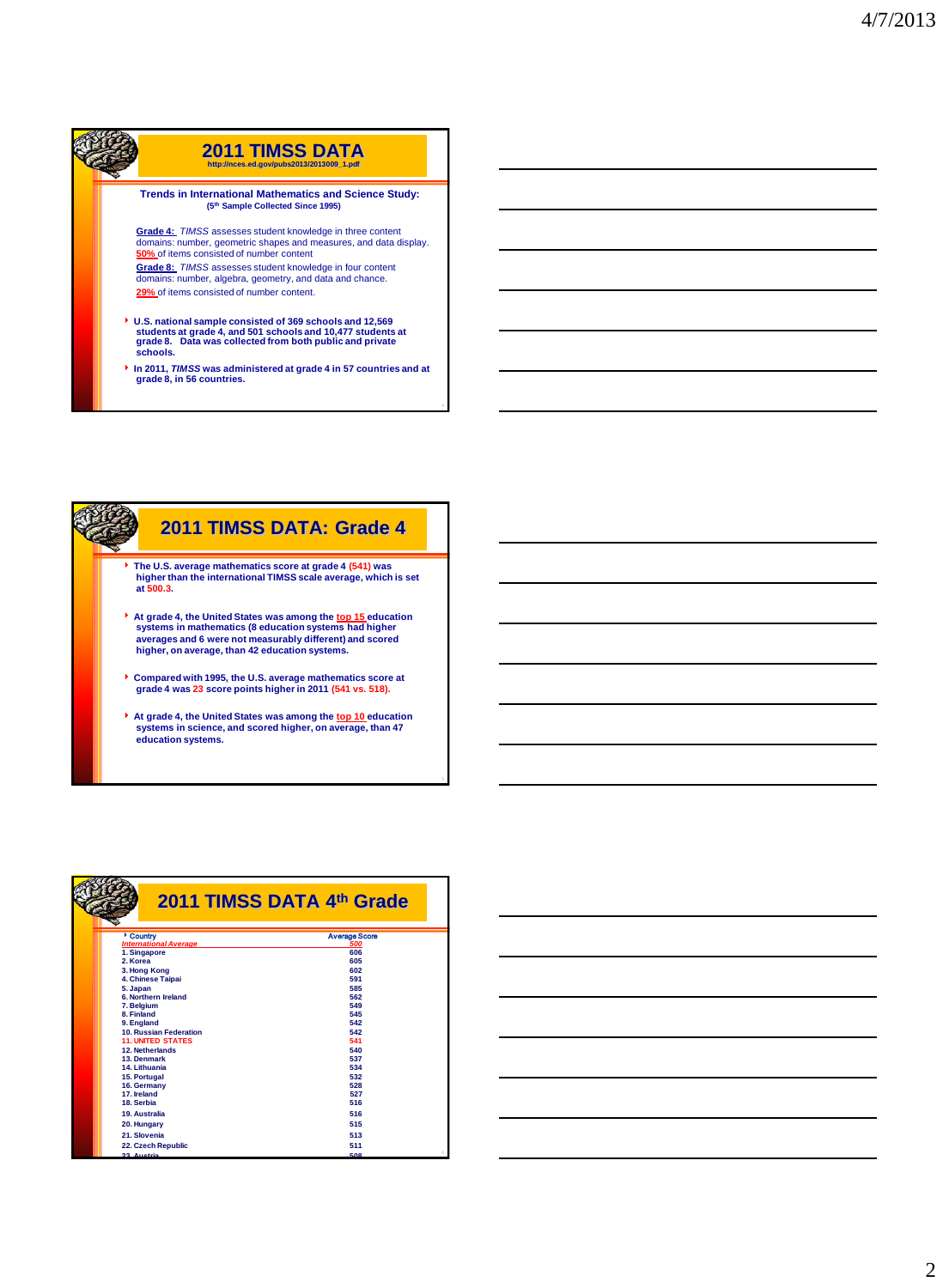

**education systems.** 

| Country                      | <b>Average Score</b> |
|------------------------------|----------------------|
| International Average        | 500                  |
| 1. Korea                     | 613                  |
| 2. Singapore                 | 611                  |
| 3. Chinese Taipai            | 609                  |
| 4. Hong Kong                 | 586                  |
| 5. Japan                     | 570                  |
| <b>6. Russian Federation</b> | 539                  |
| 7. Israel                    | 516                  |
| 8. Finland                   | 514                  |
| <b>9. 'UNITED STATES</b>     | 509                  |
| 10. England                  | 507                  |
| 11. Hungary                  | 505                  |
| 12. Australia                | 505                  |
| 13. Slovenia                 | 505                  |
| 14. Lithuania                | 502                  |
| 15. Italy                    | 498                  |
| 16. New Zealand              | 488                  |
| 17. Kazakhstan               | 487                  |
| 18. Sweden                   | 484                  |
| 19. Ukraine                  | 479<br>475           |
| 20. Norway<br>21. Armenia    | 467                  |
| 22. Romania                  | 458                  |
| 23. United Arab Emirates     | 456                  |
| 24. Turkey                   | 452                  |
| 25. Lebanon                  | 449                  |





the direct application of mathematical principles. The test is administered<br>every three years, with 65 countries participating in 2009. The test was **not**<br>designed to measure curricular outcomes, but rather to assess mathe

- **In 2009, the average U.S. score in mathematics literacy was 487, lower than the international average score of 496.**
- **Among the 65 countries in the sample, the U.S. was outperformed by 23 countries, and 12 countries had average scores not measurably different.**
- **There was no measureable change in the U.S. position when compared to the international average in both 2003 to 2006.**
- **U.S. boys scored 20 points higher than girls in math literacy (497 to 477)**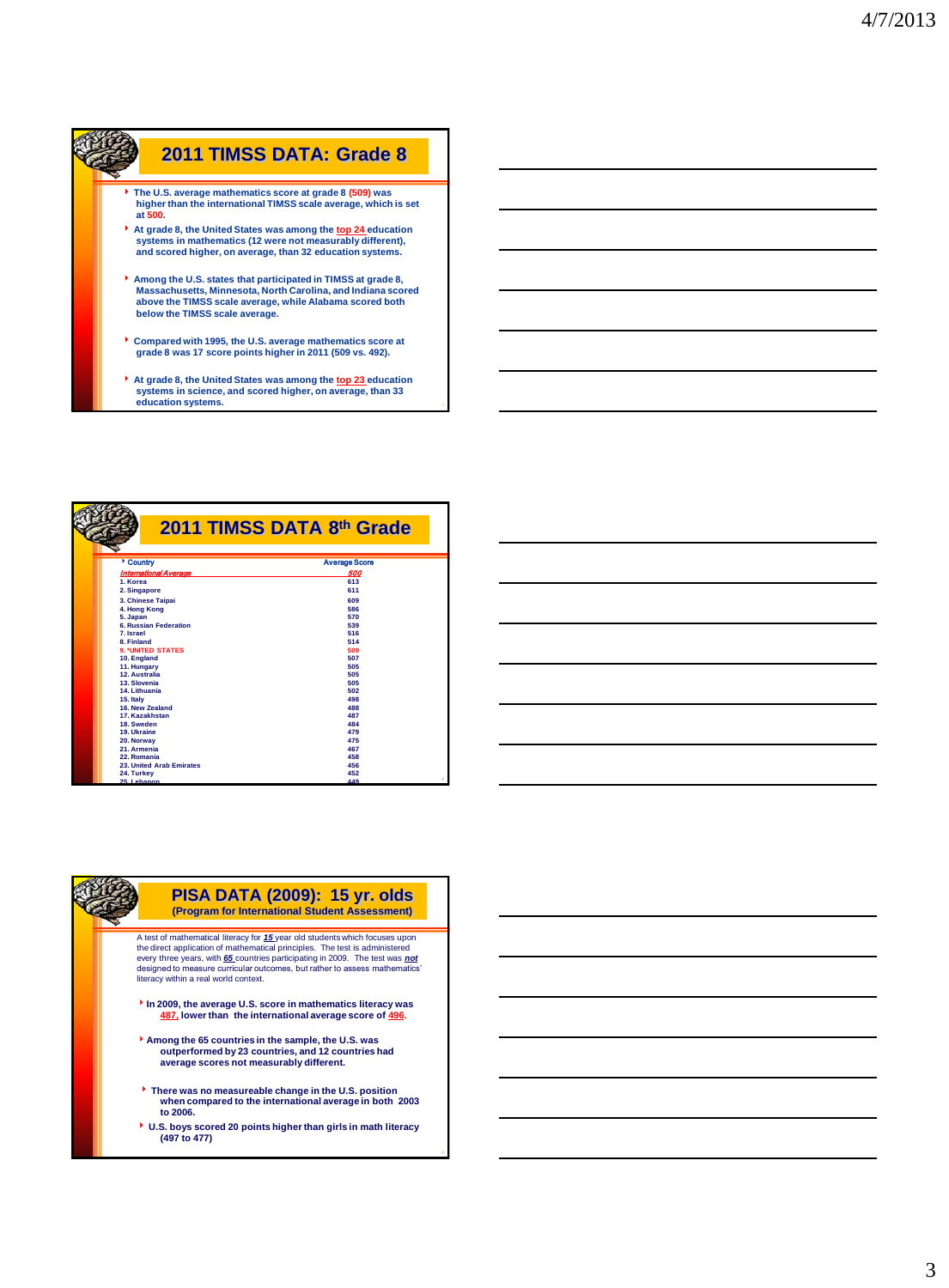|                                                                                                                                                                                                                       | <b>PISA DATA (2009): 15 yr. olds</b>                                                              |
|-----------------------------------------------------------------------------------------------------------------------------------------------------------------------------------------------------------------------|---------------------------------------------------------------------------------------------------|
| Country<br><b>International Average</b><br>1. Shanghai-China<br>2. Singapore<br>3. Hong Kong-China<br>4. Korea<br>5. Chinese Taipai<br>6 Finland<br>7. Liechtenstein<br>8 Canada<br>9. Netherlands<br>10. Macao-China | <b>Average Score</b><br>496<br>600<br>562<br>555<br>546<br>543<br>541<br>536<br>527<br>526<br>525 |
| 11. New Zealand<br>12. Belgium<br>13. Australia<br>14. Germany<br>15. Estonia<br>16. Iceland<br>17. Denmark<br>18. Slovania<br>19. Norway                                                                             | 519<br>515<br>514<br>513<br>512<br>507<br>503<br>501<br>498<br>10                                 |



|                              | <b>PISA DATA (2009): 15 yr. olds</b> |
|------------------------------|--------------------------------------|
| Country                      | <b>Average Score</b>                 |
| <b>International Average</b> | 496                                  |
| 20. France                   | 497                                  |
| 21. Slovak Republic          | 497                                  |
| 22. Austria                  | 496                                  |
| 23 Poland                    | 495                                  |
| 24. Sweden                   | 494                                  |
| 25. Czech Republic           | 493                                  |
| 26. United Kingdom           | 492                                  |
| 27. Hungary                  | 490                                  |
| 28. Luxembourg               | 489                                  |
| 29. Ireland                  | 487                                  |
| 30. Portugal                 | 487                                  |
| <b>31. UNITED STATES</b>     | 487                                  |
| 32. Spain                    | 483                                  |
| 33. Italy                    | 483                                  |
| 34. Latvia                   | 482                                  |



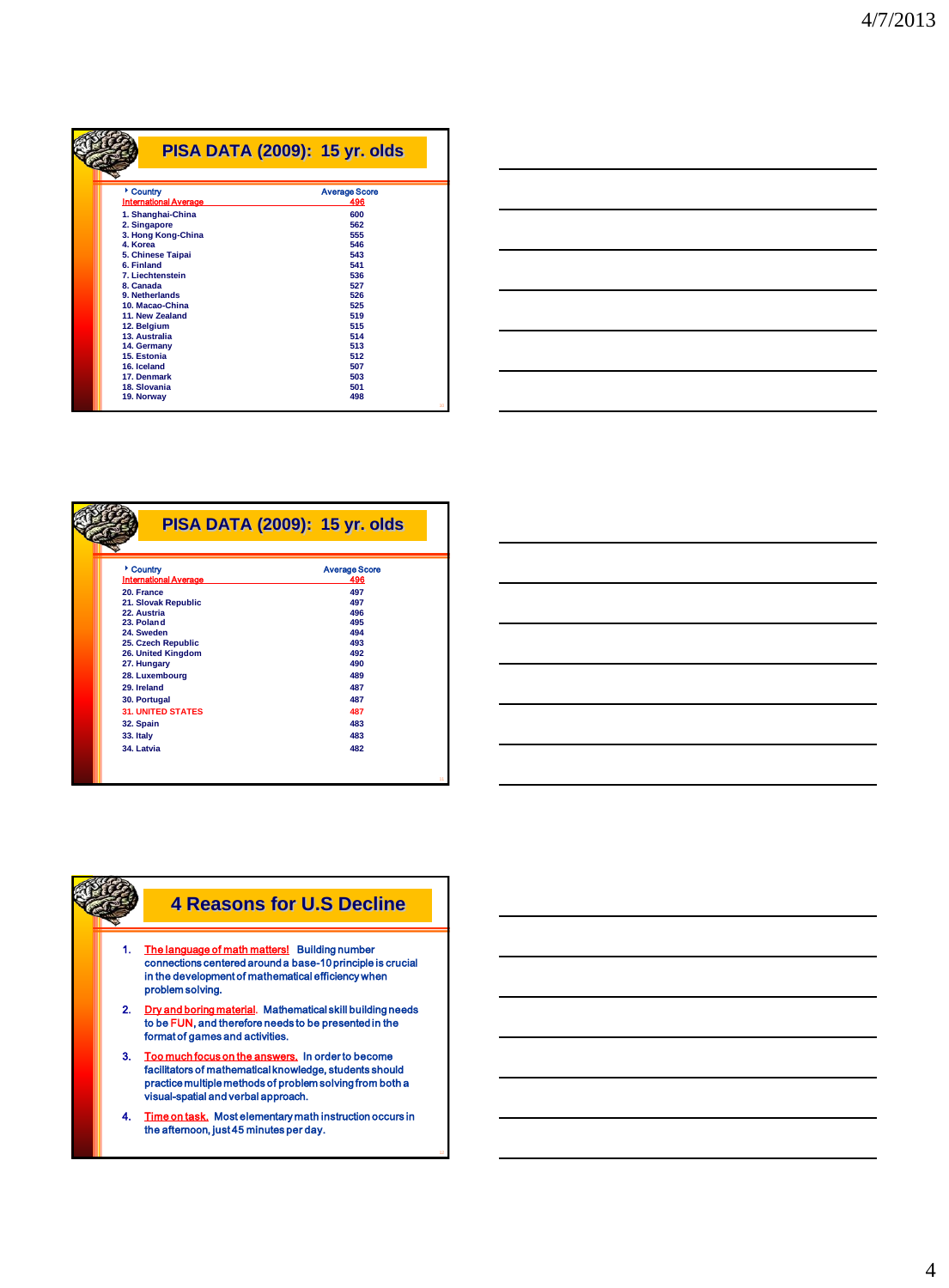## **What is a Math Disability? Basic Terminology:** • *Math Disability (Dyscalculia)-* **refers to children with markedly poor skills at deploying basic computational and cognitive processes used to solve equations (Haskell, 2000). These may include deficits with: (1) Poor language and verbal retrieval skills (2) Working memory skills (3) Executive functioning skills (4) Faulty visual-spatial skills**

- 
- **\* There is no consensus definition of a true math learning disability at this time (Lewis, 2010).**





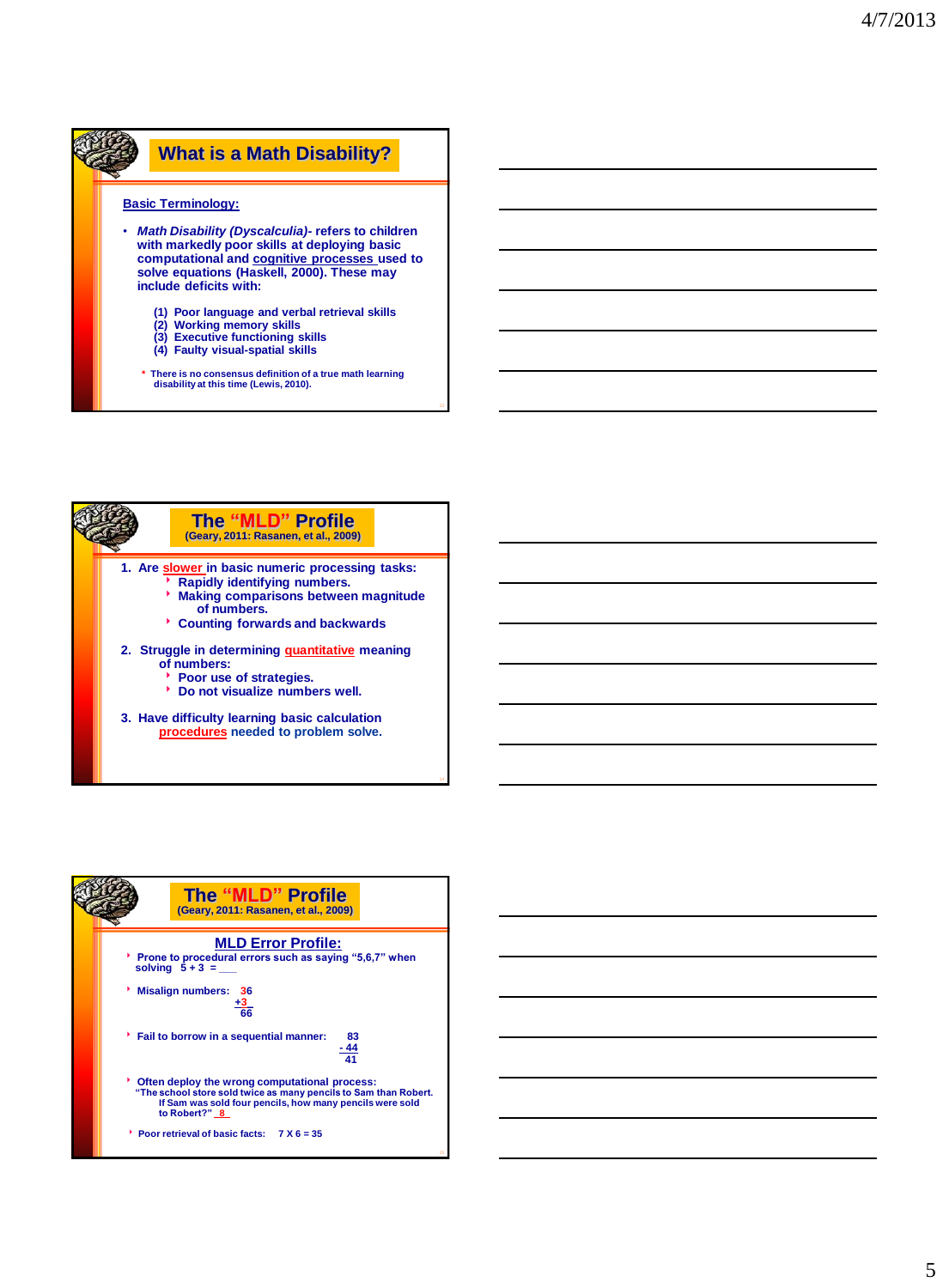

|                                 | <b>Working Memory and Math</b>           |
|---------------------------------|------------------------------------------|
| <b>Working Memory System</b>    | <b>Mathematical Skill</b>                |
| <b>Phonological Loop</b>        | <b>Retrieval of math facts</b>           |
|                                 | <b>Writing dictated numbers</b><br>٠     |
| <b>Visual-Spatial Sketchpad</b> | <b>Mental math</b>                       |
|                                 | <b>Magnitude comparisons</b>             |
|                                 | <b>Geometric Proofs</b>                  |
| <b>Central Executive System</b> | Inhibiting distracting<br>thoughts       |
|                                 | <b>Modulating anxiety</b><br>٠           |
|                                 | <b>Regulating emotional</b><br>distress. |

### **Interventions for Lower Working Memory**

- **Number-line situated on student's desk.**
- **Use a calculator.**
- **Reduce anxiety in the classroom.**
- **Increase number sense through games such as dice, domino's, cards, etc..**
- **Encourage paper and pencil use while calculating equations.**
- **Use mnemonic techniques to teach math algorithm's and sequential steps to problem solving (i.e. The steps for long division are Divide, Multiply, Subtract, Bring Down: Dad Mom Sister Brother Dead Monkies Smell Bad**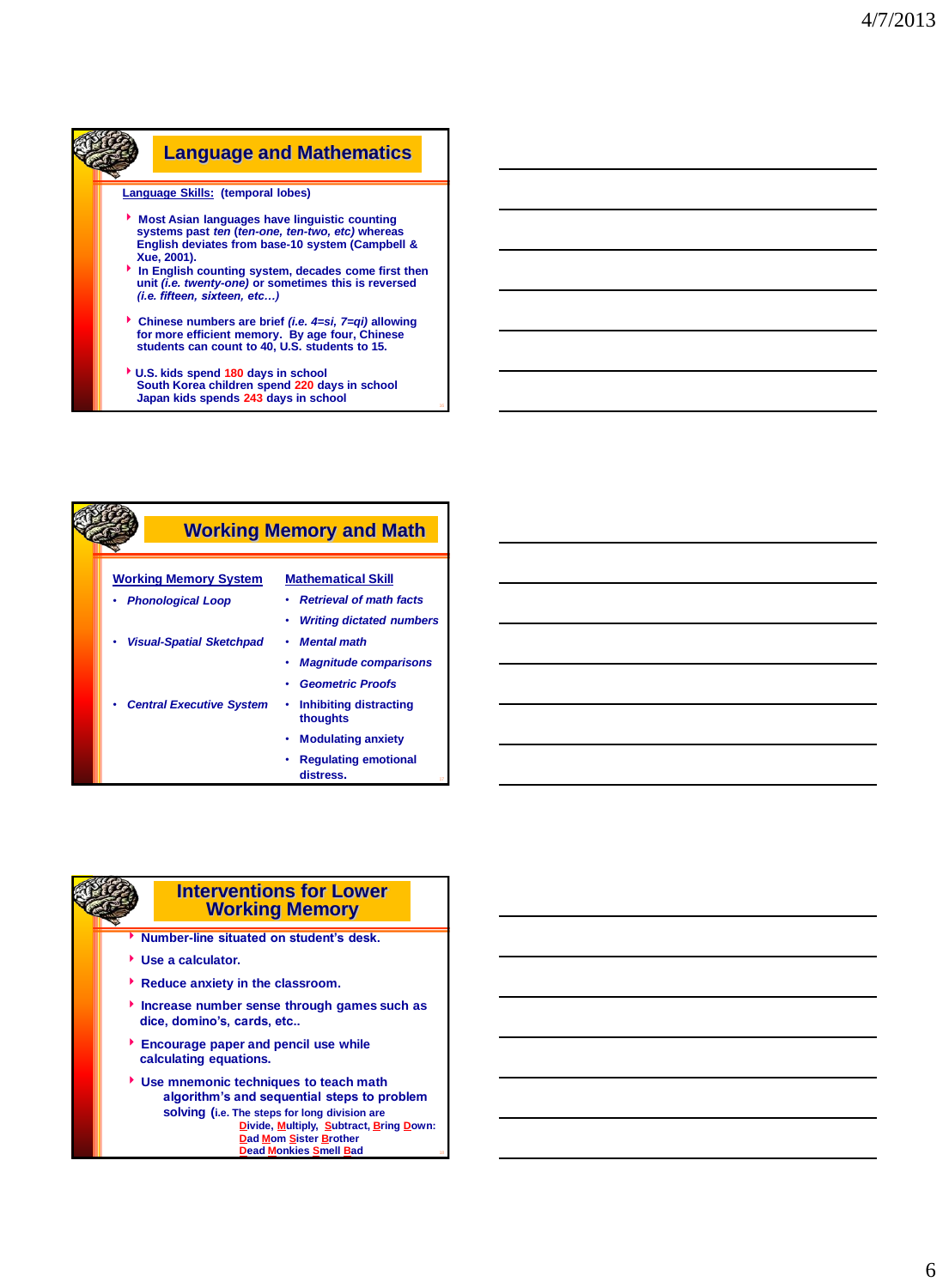|                  |                    | <b>Executive Functioning and</b><br><b>Mathematics</b>        |                                                                                                                                     |
|------------------|--------------------|---------------------------------------------------------------|-------------------------------------------------------------------------------------------------------------------------------------|
| <b>EXECUTIVE</b> | <b>DYSFUNCTION</b> | <b>BRAIN REGION</b>                                           | <b>MATH SKILL</b>                                                                                                                   |
| • Selective      | <b>Attention</b>   | • Anterior Cingulate/ •<br>· Subcortical<br><b>structures</b> | <b>Procedure/algorithm</b><br>knowledge impaired<br>• Poor attention to math<br>operational signs<br>· Place value mis-<br>aligned  |
| <b>Skills</b>    |                    | Visual Planning • Dorsal-lateral PFC                          | • Poor estimation<br>• Selection of math<br>process impaired<br>• Difficulty determining<br>salient information in<br>word problems |

| <u> 1989 - Johann Stoff, deutscher Stoff, der Stoff, der Stoff, der Stoff, der Stoff, der Stoff, der Stoff, der S</u> |  |  |
|-----------------------------------------------------------------------------------------------------------------------|--|--|
| <u> 1989 - Johann Harry Harry Harry Harry Harry Harry Harry Harry Harry Harry Harry Harry Harry Harry Harry Harry</u> |  |  |
|                                                                                                                       |  |  |
| <u> 1989 - Johann Stoff, amerikansk politiker (d. 1989)</u>                                                           |  |  |
| <u> 1989 - Johann Stoff, deutscher Stoffen und der Stoffen und der Stoffen und der Stoffen und der Stoffen und d</u>  |  |  |
| a series and the contract of the contract of the contract of the contract of the contract of the contract of th       |  |  |
|                                                                                                                       |  |  |

|               |                                        | <b>Executive Functioning and</b><br><b>Mathematics</b> |                                                                                                                       |
|---------------|----------------------------------------|--------------------------------------------------------|-----------------------------------------------------------------------------------------------------------------------|
|               | <b>EXECUTIVE</b><br><b>DYSFUNCTION</b> | <b>BRAIN REGION</b>                                    | <b>MATH SKILL</b>                                                                                                     |
| <b>Skills</b> | • Organization                         | • Dorsal-lateral PFC                                   | Inconsistent lining up<br>٠<br>math equations<br>• Frequent erasers<br>• Difficulty setting up<br>problems            |
|               | · Self-Monitoring                      | • Dorsal-lateral PFC                                   | <b>Limited double-</b><br>٠<br>checking of work<br>• Unaware of plausibility<br>to a response<br>$(4 \times 6 = 137)$ |

## **Three Basic Neural Codes to Format Numbers in the Brain**

- **(1)** *Verbal Code* **numbers are encoded as sequences of words (***twenty-four* **instead of 24). - Dehaene & Cohen, 1997**
- **No need to understand quantitative concept.**
- **Main strategy used by younger children learning basic math facts (***two plus two equals four)*
- **Critical for memorization of over-learned facts, such as multiplication facts (***nine times nine equals eighty-one)***.**
- **Left perisylvan region of temporal lobes.**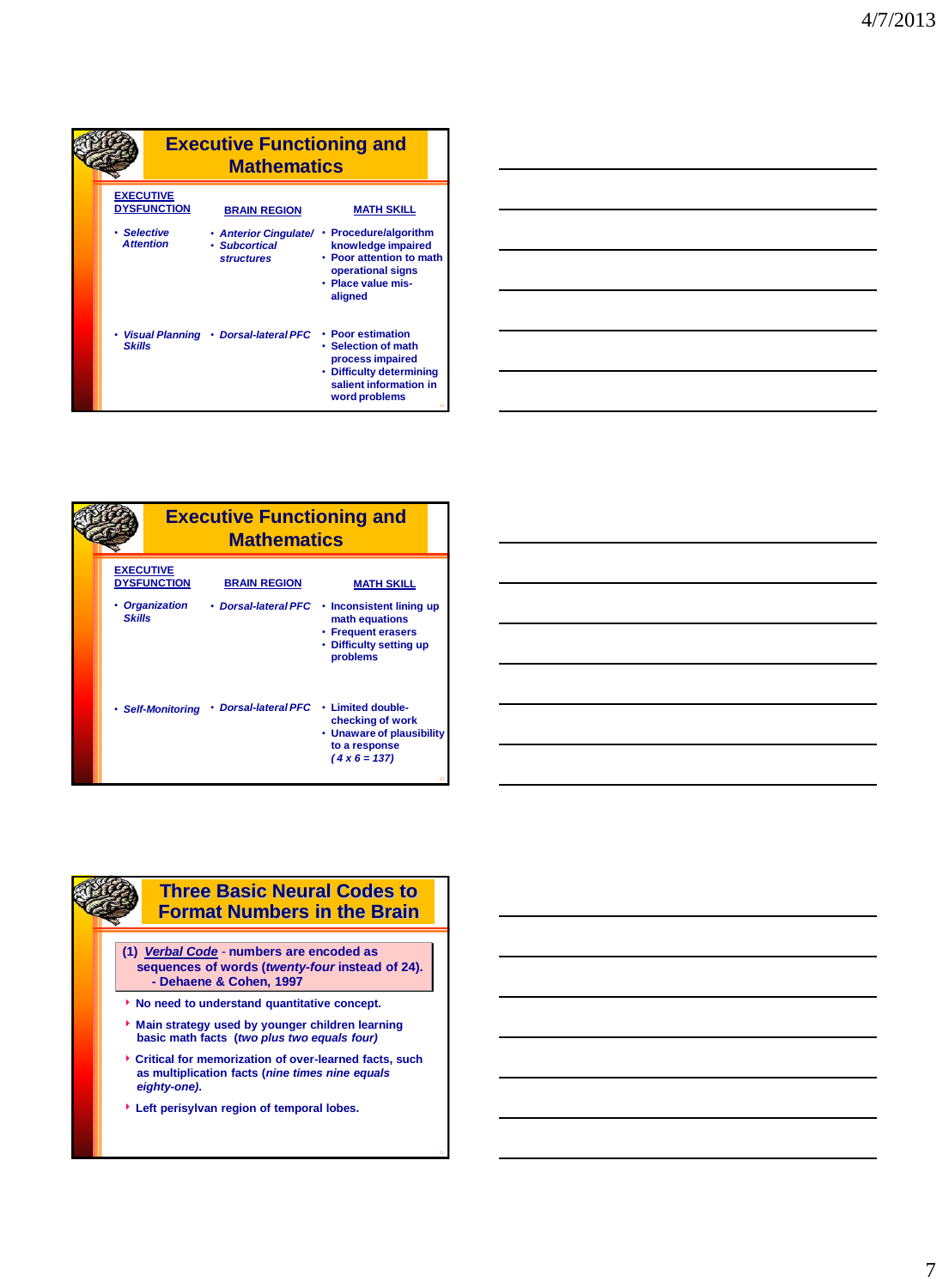### **Three Basic Neural Codes to Format Numbers in the Brain**

 *(2) Procedural Code* - **numbers are encoded as fixed symbols representing a quantity of some sort, and sequenced in a particular order. (** *24 instead of twentyfour***). - Von Aster, 2000**

- **I. Essential step to take numbers from a** *"word level"* **to a**  *"quantitative level".*
- **Circuitry involves the syntactical arrangement of numerals along our own internal number line. This requires an understanding of the five implicit rules of counting.**
- **II. Critical in the execution of mathematical procedures for equations not committed to rote memory** *(i.e. subtraction with regrouping, long division, etc…).*
- **Bi-lateral occipital-temporal lobes (DeHaene, 1997).**



**must count objects in a linear order)**

#### **Three Basic Neural Codes to Format Numbers in the Brain**

- **(3)** *Magnitude Code* **numbers are encoded as analog quantities. Allows for value judgements, such as** *"9"* **is bigger than** *"4". (***Chocon, et al, 1999)**
- **Allows for semantic understanding of math concepts and procedures….."***Number Sense"*
- **Allows for the evaluation of the plausibility of a response. ( 9 X 4 = 94)**
- **Allows for the transcoding of more challenging tasks into palatable forms of operations. For instance, 15 percent of 80 becomes 10 percent of 80 plus half the value.**
- **Bi-lateral horizontal inferior parietal lobes.**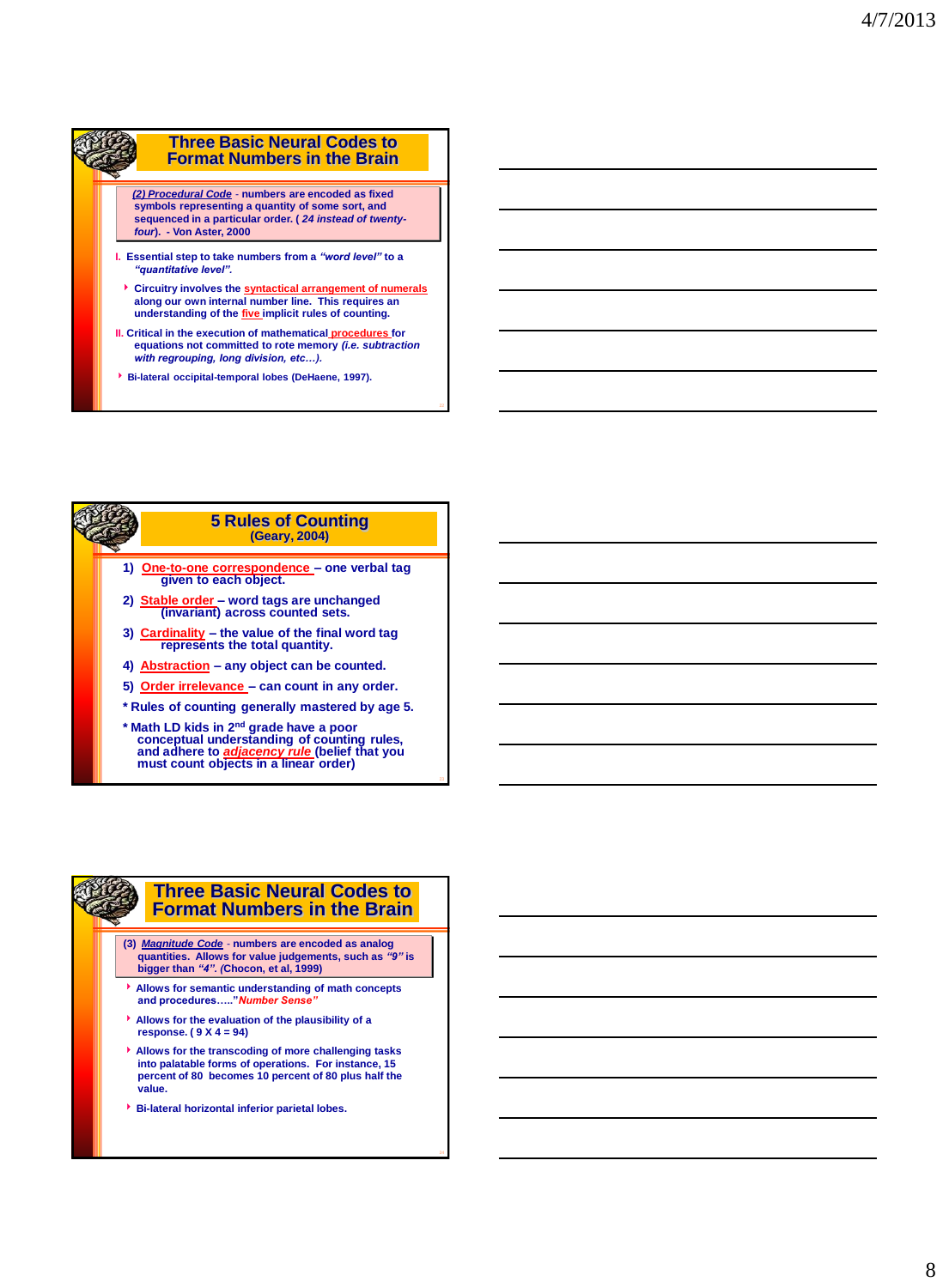# **3 Subtypes of Math Disabilities**

**(1)** *Verbal Dyscalculia Subtype***: Main deficit is the automatic retrieval of number facts which have been stored in a linguistic code.**

- **Over-reliance on manipulatives when problem solving.**
- **Multiplication and addition often impaired.**
- **Poor at math fluency tests.**
- **Math algorithms often preserved.**
- **Often have learning disabilities in language arts as well.**

**KEY CONSTRUCT:** Language & Verbal Retrieval



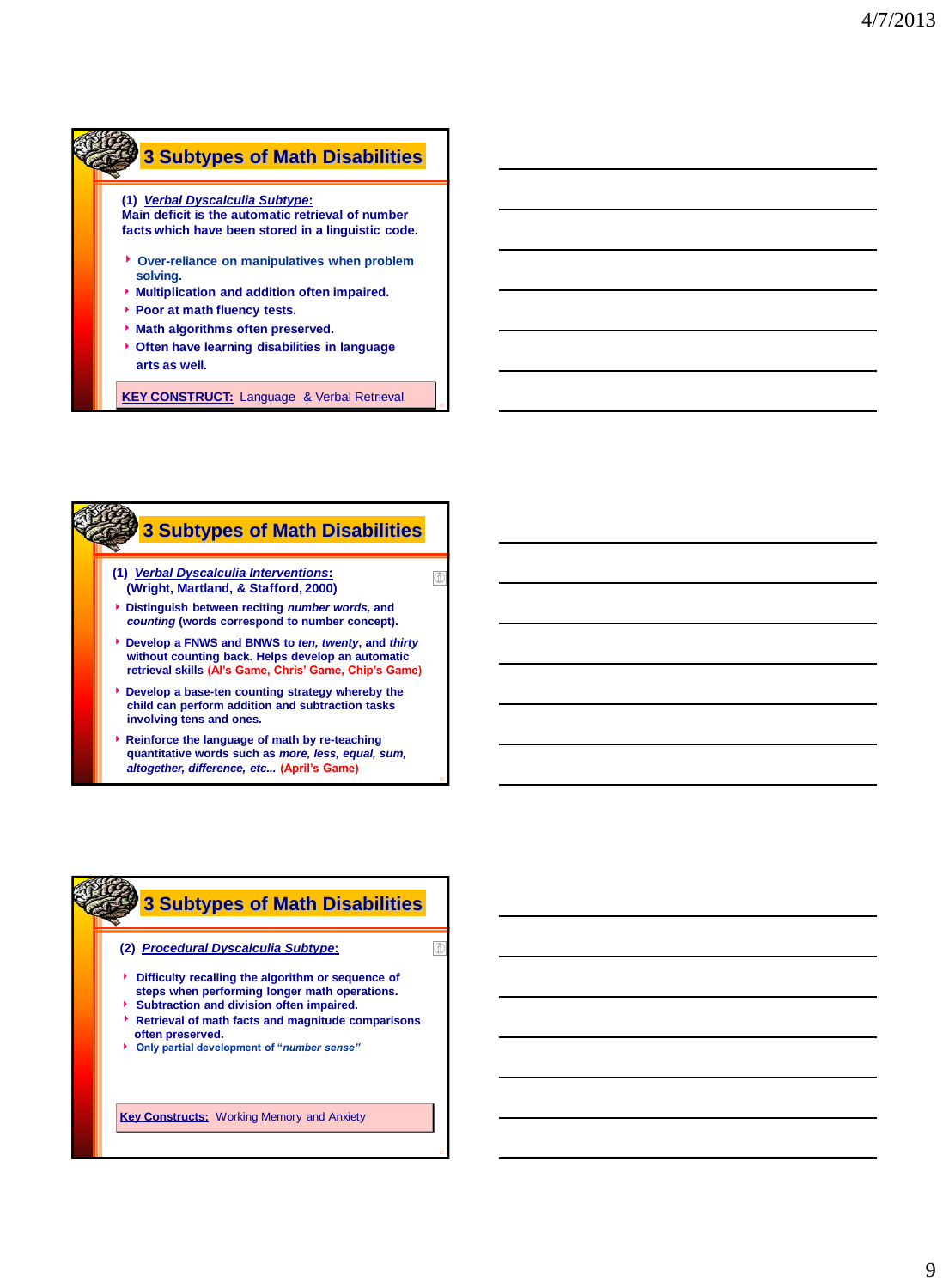# **3 Subtypes of Math Disabilities**

### **(2)** *Procedural Dyscalculia Interventions***:**

- **Freedom from anxiety in class setting. Allow extra time for assignments and eliminate fluency drills.**
- **Color code math operational signs. Talk aloud all regrouping strategies.**
- **Use graph paper to line up equations.**
- **Adopt a curriculum such as** *"Math Investigations"*
- **which allows students to select their own algorithm**. **Attach number-line to desk and provide as many**
- **manipulatives as possible when problem solving.**
- **Teach skip-counting to learn multiplication facts.**
- **Teach patterns and relationships:**
- **( Melissa's Game, Mama's Game, Cordelia's Game, Habib's Game)**



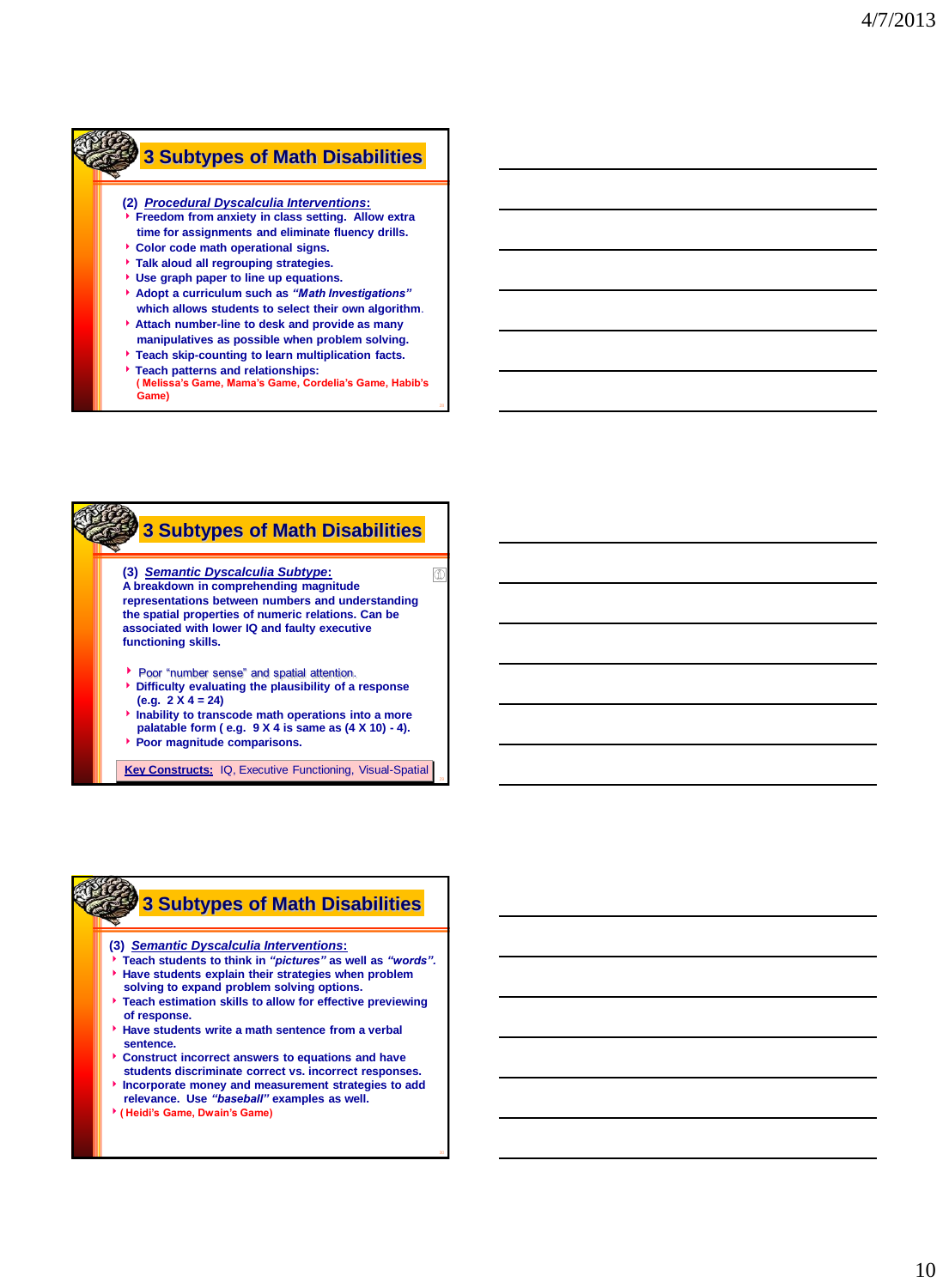### **Intervention Summary**  *(1) Building number connections centered around a base-ten principle is crucial in the development of mathematical efficiency when problem solving. (2) Mathematical skill building and developing a conceptual understanding of quantitative knowledge should be fun, self-motivating, and require far less effort when presented in the format of games and activities. (3) In order to become facilitators of mathematical knowledge, students should practice multiple methods of problem solving by determining both a verbal and visual-spatial approach to solving addition, subtraction, multiplication, and division problems.*

*(4) Math instruction should promote student directed algorithms and not teacher directed ones.*

### **National Mathematics Advisory Panel: Final Report (2008)**

- **Streamline the curriculum with precise math "focal points" bringing each topic to closure before moving on.**
- **Fractions are skill lacking the most in U.S. students.**
- **Conceptual understanding, procedural fluency, and problem solving skills are mutually reinforcing. Educators should focus on a balanced curricular approach.**
- **Automaticity of facts frees up working memory for more complex problem solving.**
- **Teachers math knowledge is important for student achievement.**
- **Explicit instruction for students should be provided for struggling math students.**
- **Mathematically gifted students should be allowed to accelerate their learning.**
- **Teach in a hierarchy from non-symbolic to symbolic to patterns and relationships to conceptual understanding.**

#### **The 90 Minute Mathematics' Assessment**

- **Intelligence Tests**
- **Visual-Spatial Functioning**
- **Working Memory Capacity**
- **Executive Functioning**
- **Attention Skills**
- **Math Skills and Number Sense**
- **Math Anxiety Scale**
- **Developmental and School History**